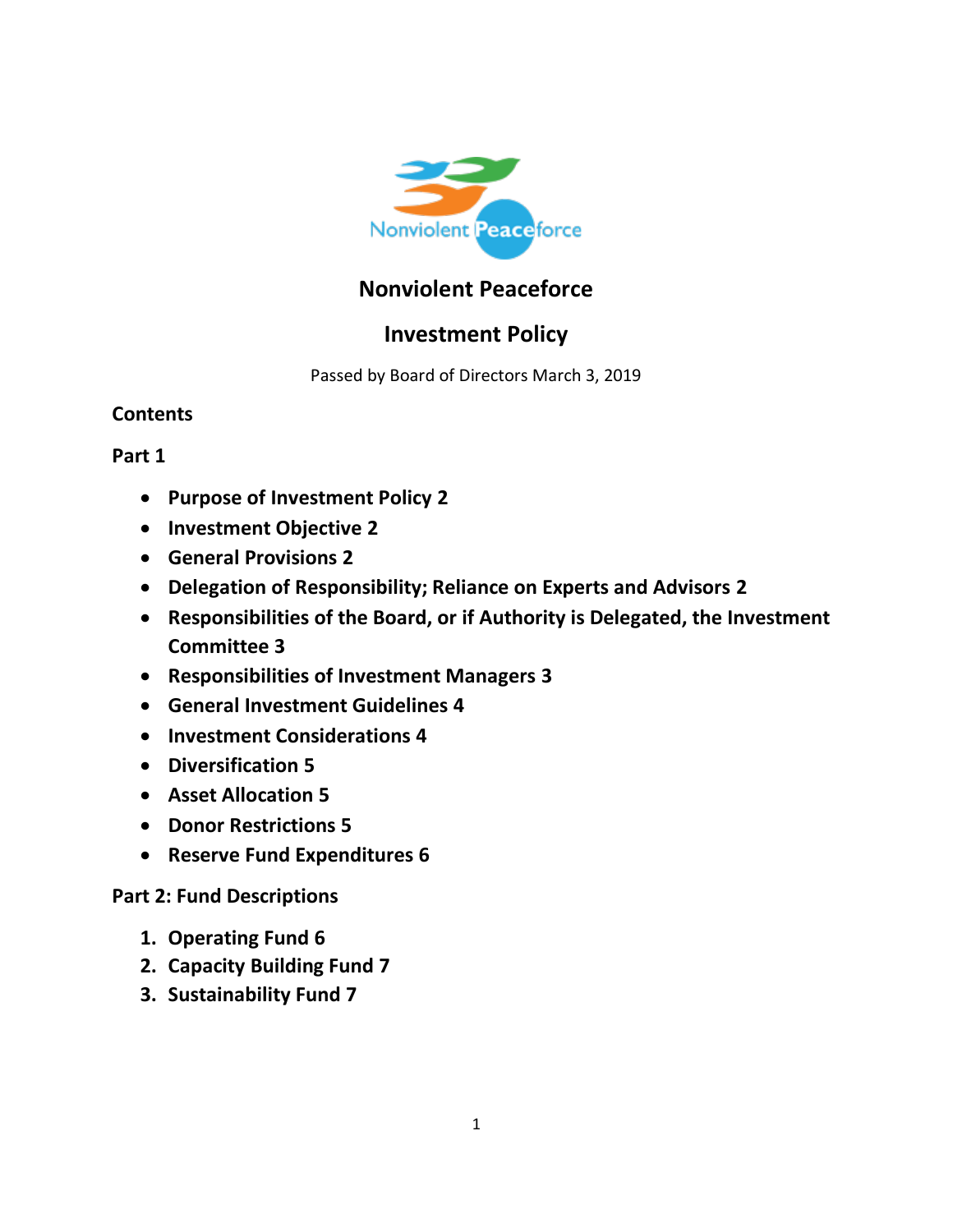#### **PART 1**

#### **PURPOSE OF INVESTMENT POLICY**

The purpose of this Investment Policy is to provide a clear statement of Nonviolent Peaceforce's ("NP") investment objective, to define the responsibilities of the Board of Directors and any other parties involved in managing NP's investments, and to identify or provide target asset allocations, permissible investments and diversification requirements.

#### **INVESTMENT OBJECTIVE**

The overall investment objective of NP is to maximize the return on invested assets while minimizing risk and expense to the organization. This will be done through prudent investment and planning, as well as through the maintenance of a diversified portfolio.

#### **GENERAL PROVISIONS**

- All transactions shall be for the sole benefit of NP.
- The Board shall consider updating NP's investment policy on an annual basis.
- The Board shall conduct an annual review of NP's investment assets to verify the existence and marketability of the underlying assets or satisfy themselves that such a review has been conducted in connection with an independent audit (if any) of NP's financial statements.
- Any investment type that is not expressly permitted under this Policy must be formally reviewed and approved by the Board of Directors.
- The Board will endeavor to operate NP's investment program in compliance with all applicable state, federal and local laws and regulations concerning management of investment assets.
- Investments shall be diversified with a view to minimizing risk.

## **DELEGATION OF RESPONSIBILITY; RELIANCE ON EXPERTS AND ADVISORS**

- The Board of Directors has ultimate responsibility for the investment and management of NP's investment assets.
- The Board may delegate authority over NP's investments to a properly formed and constituted Investment Committee, being comprised of Trustees and NP Senior Staff members.
- The Board or Board Committee may hire outside experts as investment consultants or investment managers. These will be available to provide advice to the Board or Board Committee and may be asked to attend formal Board or Board Committee meetings, but this will be in an advisory capacity only and they will not have any voting rights.
- The Board may also establish an advisory committee (which may include non- Trustees) to provide investment advice to the Board or to the Board Committee. Advisory committees have no authority to act for the Board, but may monitor compliance with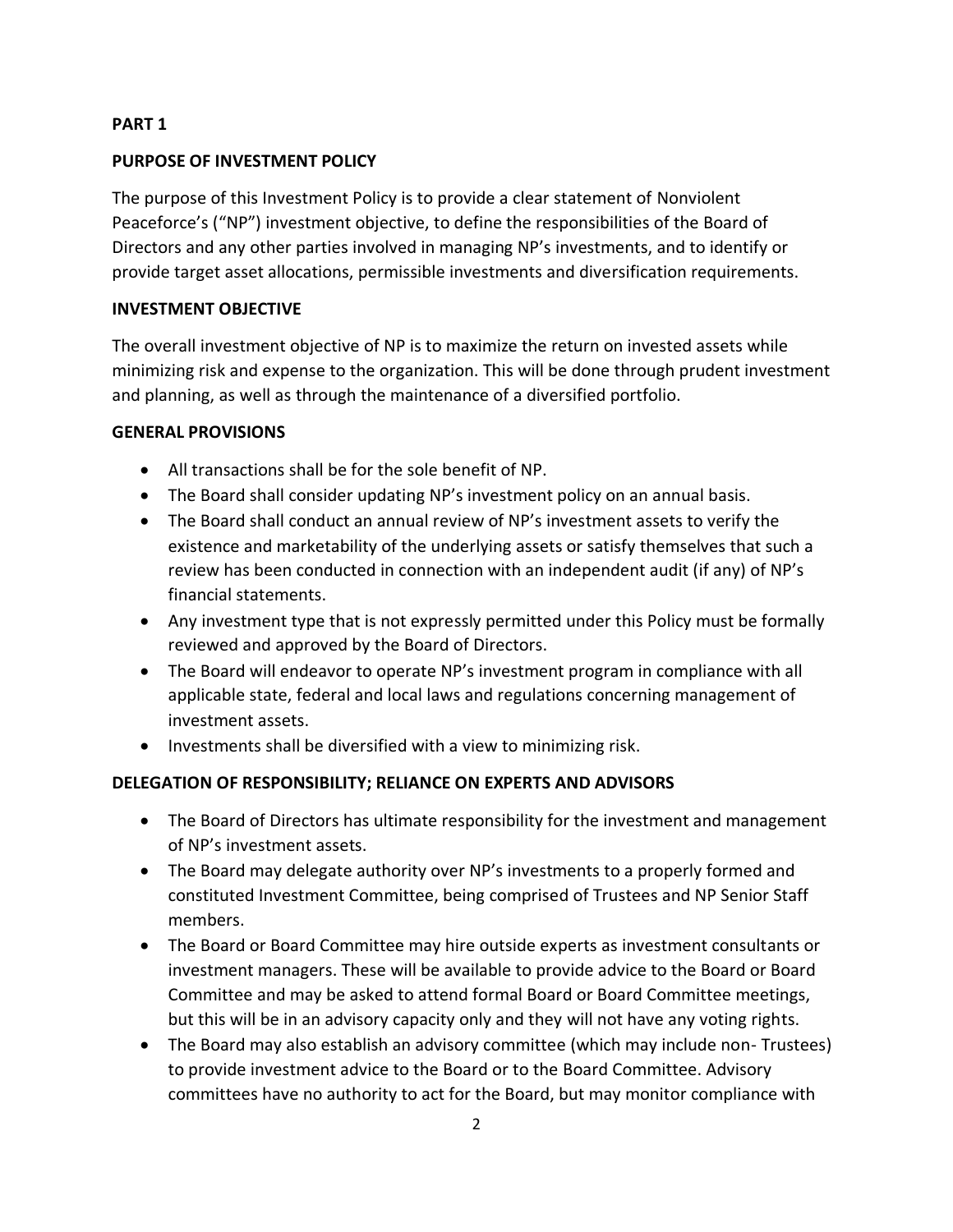the investment policy, recommend changes, and assist the Board or Board Committee in selecting and retaining Investment Managers to execute this Investment Policy.

• The Executive Director (or her designee) will recommend the value to be held in the Operating Fund and Capacity Building Fund.

# **RESPONSIBILITIES OF THE BOARD, OR IF AUTHORITY IS DELEGATED, THE INVESTMENT COMMITTEE**

- The Board, or if authority is delegated, the Investment Committee, is charged with the responsibility of managing the various investment funds assets on behalf of NP. The specific responsibilities of the Board or the Investment Committee, as applicable, include:
	- 1. Communicating NP's financial needs to the appointed Investment Managers on a timely basis.
	- 2. Determining NP's risk tolerance and investment horizon and communicating these to the appropriate parties.
	- 3. Establishing reasonable and consistent investment objectives, policy guidelines and allocations which will direct the investment of the assets, to be reviewed by the Board on an annual basis.
	- 4. Prudently and diligently selecting one or more qualified investment professionals, including investment managers(s), investment consultant(s), and custodian(s).
	- 5. Regularly evaluating the performance of investment manager(s) to assure adherence to policy guidelines and to monitor investment objective progress.
	- 6. Developing and enacting proper control procedures; e.g., replacing investment manager(s) due to a fundamental change in the investment management process, or for failure to comply with established guidelines.

# **RESPONSIBILITIES OF INVESTMENT MANAGERS**

- Each investment manager will invest assets placed in his, her or its care in accordance with this investment policy.
- Each investment manager must acknowledge in writing acceptance of responsibility as a fiduciary.
- Each investment manager will have full discretion in making all investment decisions for the assets placed under his, her or its care and management, while operating within all policies, guidelines, constraints, and philosophies outlined in this Investment Policy. Specific responsibilities of investment manager(s) include:
	- 1. Discretionary investment management, including decisions to buy, sell, or hold individual securities, and to alter allocation within the guidelines established in this statement.
	- 2. Reporting, on a timely basis, monthly investment performance results.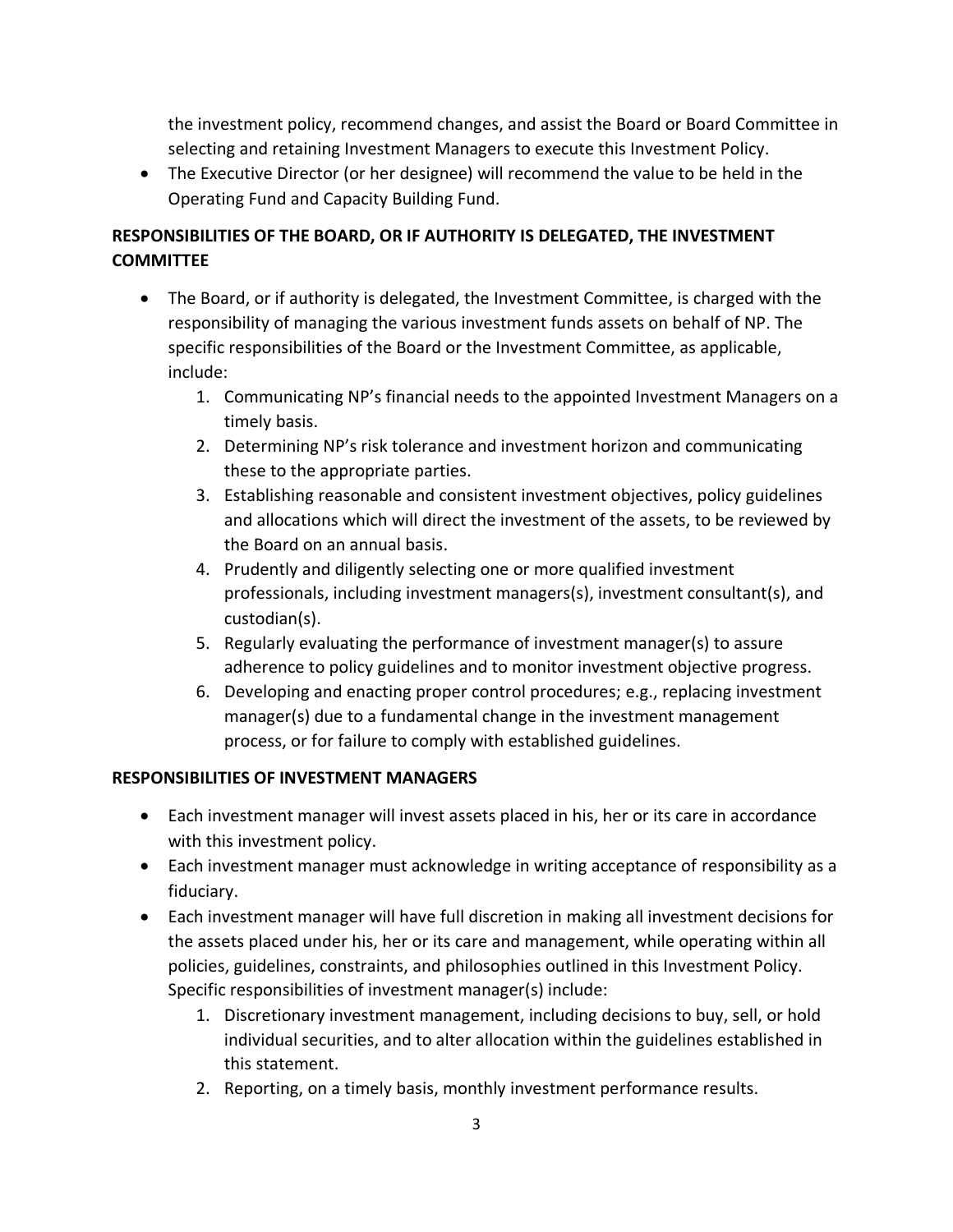- 3. Communicating any major changes in the economic outlook, investment strategy, or any other factors that affect implementation of investment process.
- 4. Informing the Board, or if authority is delegated, the Investment Committee, regarding any changes in portfolio management personnel, ownership structure, investment philosophy, etc.
- 5. Voting proxies, if requested by the Board, or if authority is delegated, the Investment Committee, on behalf of NP.
- 6. Administering NP's investments at reasonable cost, balanced with avoiding a compromise of quality. These costs include, but are not limited to, management and custodial fees, consulting fees, transaction costs and other administrative costs chargeable to NP.

#### **GENERAL INVESTMENT GUIDELINES**

- A copy of this Investment Policy shall be provided to all Investment Managers.
- NP is a tax-exempt organization; this tax-exempt status should be taken into consideration when making investments.
- Transactions shall be executed at a reasonable cost, taking into consideration prevailing market conditions and services and research provided by the executing broker.

To ensure marketability and liquidity, equity investments shall be executed through nationally recognized exchanges such as the New York Stock Exchange, American Stock Exchange and NASDAQ.

- No fixed income security shall have an equivalent credit quality below investment grade at the time of purchase.
- The following transactions are prohibited: Purchase of non-negotiable securities, derivatives, high risk or junk bonds, private placements, precious metals, commodities, short sales, any margin transactions, straddles, warrants, options, life insurance contracts, leverage or letter stock.

#### **INVESTMENT CONSIDERATIONS**

In accordance with NP's directions, selected investment managers must consider the broader purposes of NP in managing and investing institutional funds. All individuals responsible for managing and investing NP's funds must do so in good faith and with the care that an ordinarily prudent person in a like position would exercise under similar circumstances. In making any decision relative to the expenditure of institutional funds, each of the following factors must be considered, and properly documented, in the minutes or other records of the applicable decision-making body:

- o general economic conditions;
- o possible effect of inflation or deflation;
- o expected tax consequences, if any, of investment decisions or strategies;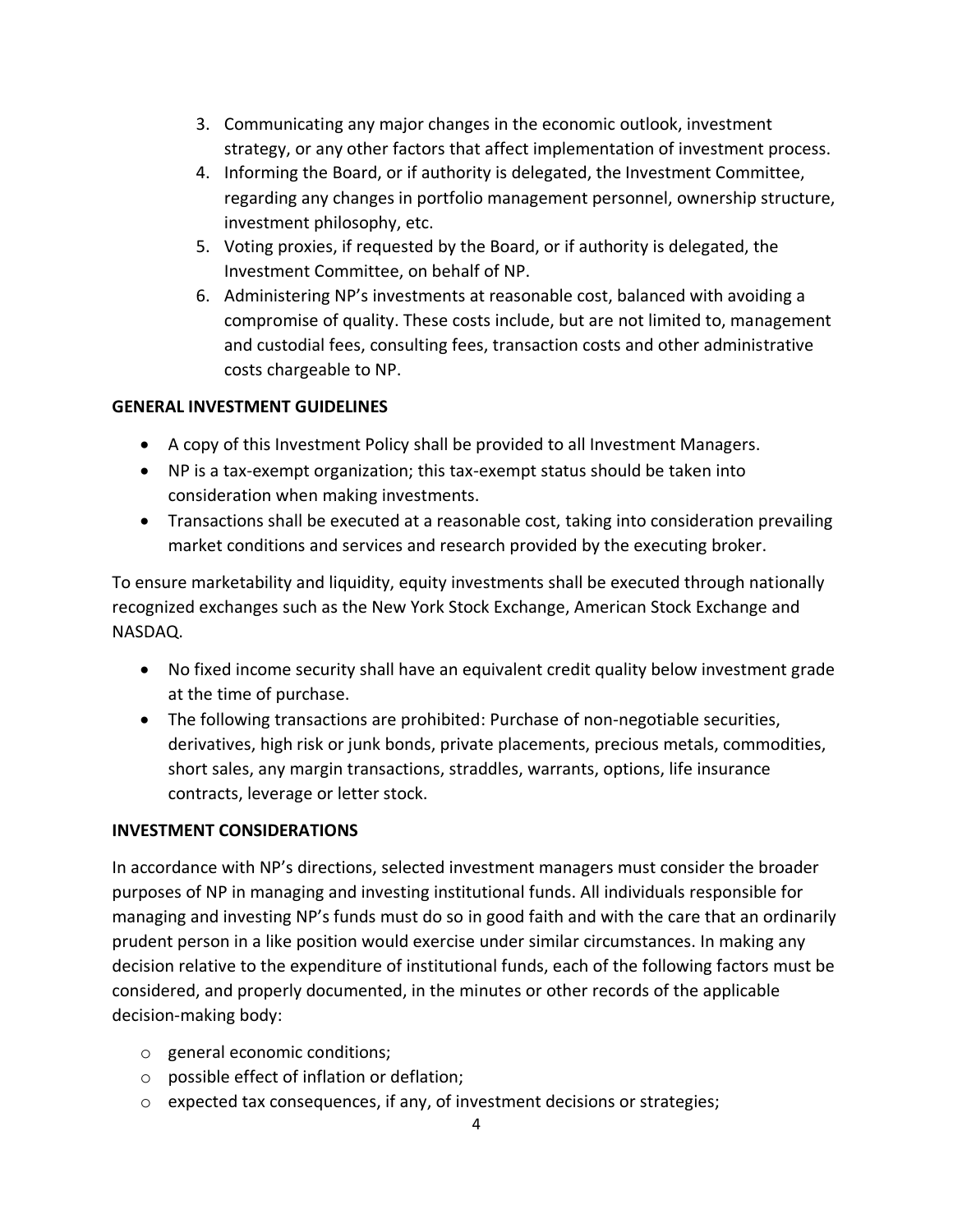- $\circ$  the role that each investment or course of action plays within the overall investment portfolio;
- $\circ$  expected total return from the income and appreciation of investments;
- o other resources of NP;
- o the needs of the organization

#### **DIVERSIFICATION**

- NP will maintain a reasonable diversification of investment assets between asset classes and investment categories at all times.
- Investments in the equity securities of any one company shall not exceed 5% of the portfolio nor shall the total securities position (debt and equity) in any one company exceed 10% of the portfolio.
- Reasonable sector allocations and diversification shall be maintained. No more than 25% of the entire portfolio may be invested in the securities of any one sector.
- Investments within the investment portfolio should be readily marketable.
- The investment portfolio should not be a blind pool; each investment must be available for review.
- As an ethical investor, NP will not invest the following industry sectors: arms trade; tobacco and alcohol.

#### **ASSET ALLOCATION**

The asset allocation policy shall be predicated on the following factors:

- Historical performance of capital markets adjusted for the perception of the future short and long-term capital market performance.
- The correlation of returns among the relevant asset classes.
- The perception of future economic conditions, including inflation and interest rate assumptions.
- Liquidity requirements for the projected grants and other charitable expenditures.
- The relationship between the current and projected assets of NP and projected liabilities.
- Rebalancing shall be done on a semi-annual basis or more frequently if deemed necessary.

## **DONOR RESTRICTIONS**

In all instances, donor intent shall be respected when decisions are rendered concerning the investment or expenditure of donor restricted funds. If a donor, in the gift instrument, has directed that appreciation not be spent, NP (and its appointees) shall comply with that directive and consider it when making decisions regarding the management and investment of the Fund.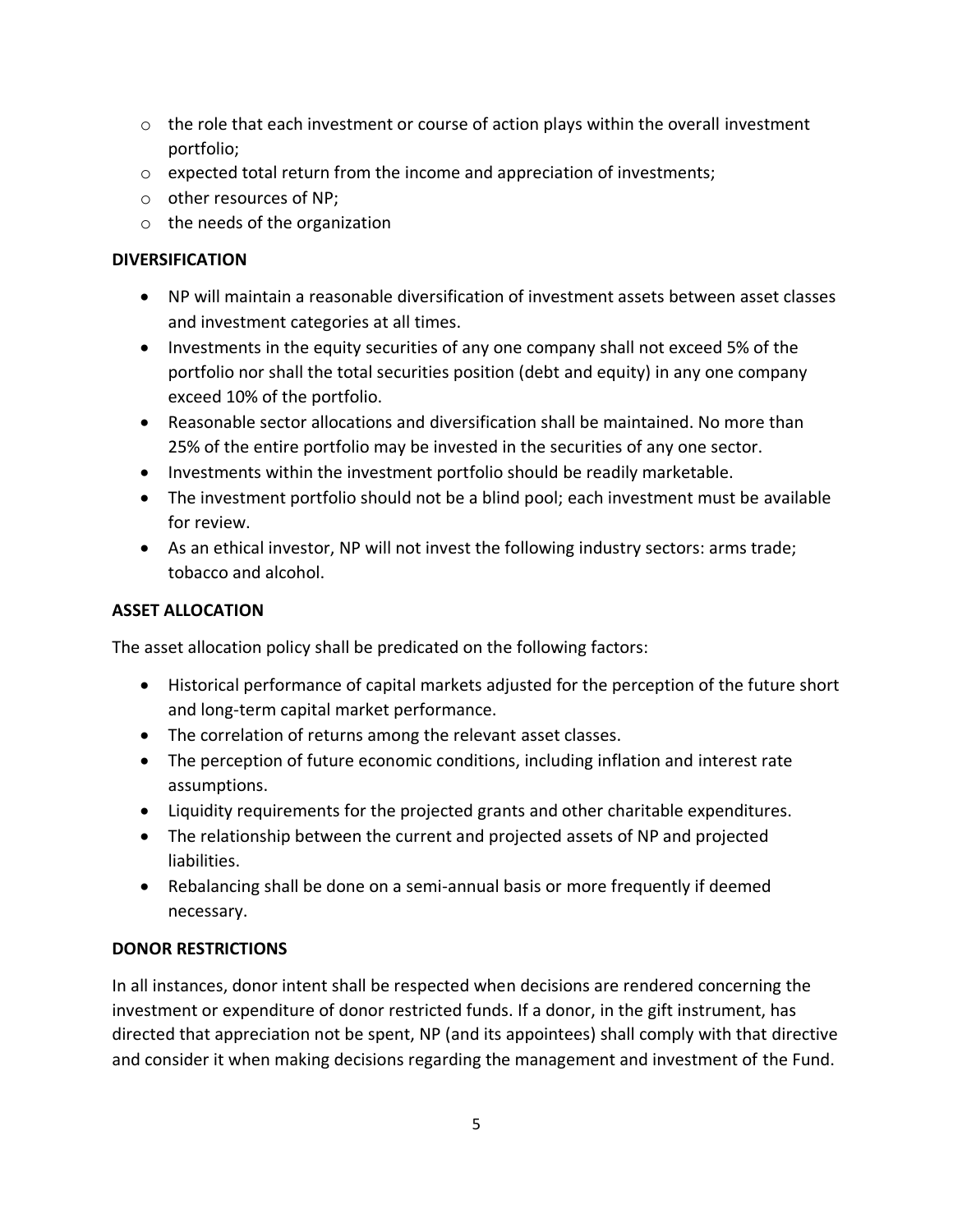#### **RESERVE FUND EXPENDITURES**

Each year, NP is authorized to withdraw up to 5% of the total market value of the total investment (market value to be determined as of the last business day of the preceding year) for NP's operating purposes.

The dollar amount and timing of any distribution(s) from the investments held will be left up to the discretion of the Trustees, in conjunction with the Chief Executive Officer and the Director of Finance and Operations.

#### **PART 2: FUND DESCRIPTIONS**

#### **1. Operating Fund**

The purpose of the Operating Fund is to provide cash as required to meet the day-to-day financial obligations on NP in a timely manner:

#### *The investment objectives of the Operating Fund are:*

- o Preservation of Capital
- $\circ$  Liquidity / availability of funds
- o Optimization of investment return within the constraints defined

#### *Allowable Investments:*

- o Interest bearing savings accounts
- o Money market funds
- o Interest bearing checking accounts

#### *Investment Horizon:*

Investments for the Operating Fund should be planned with a maturity horizon of 12 months or less.

#### *Reporting Requirement***:**

The Executive Director and her designee will prepare the following reports for presentation on a quarterly basis to the Investment Committee:

- o Schedule of investments
- o Interest income year to date
- o Anticipated income to end of year

#### **2. Capacity Building Fund**

The purpose of the Capacity Building Fund is to fund the growth of the organization and to meet expenses associated with unanticipated activities.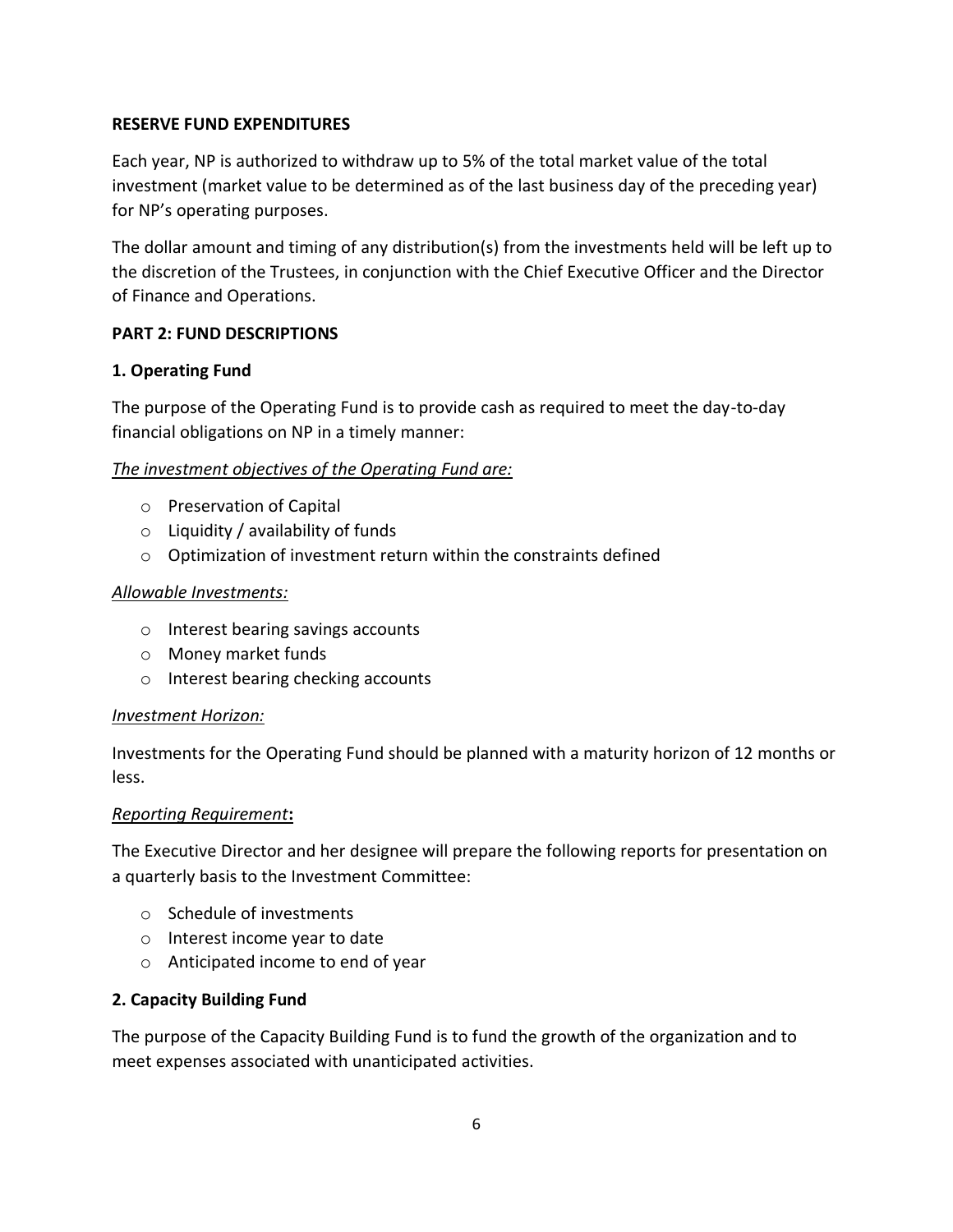## *The investment objectives of the Capacity Building Fund are:*

- o Preservation of Capital
- $\circ$  Liquidity / availability of funds
- o Optimization of investment return within the constraints defined

#### *Allowable Investments:*

- o Interest bearing savings accounts
- o Certificates of Deposit at insured commercial banking institutions
- o Money market funds which invest in US government backed securities
- o Interest bearing checking accounts
- o Mutual Funds

#### *Investment Horizon:*

Investments for the Capacity Building Fund should be planned with an average maturity horizon of 36 months or less, with a maximum maturity horizon of 60 months.

#### *Reporting Requirement*:

The Executive Director and her designee will prepare the following reports for presentation on a quarterly basis to the Investment Committee:

- o Schedule of investments
- o Interest income year to date
- o Anticipated income to end of year

## **3. Sustainability Fund**

The purpose of the Sustainability Fund is to provide secure long-term funding for the senior staff leadership of NP. The assets of the Sustainability Fund shall be managed in such a way as to facilitate the organization's goals and objectives related to leadership priorities. Expenditure of the principal must be approved by the Investment Committee, unless otherwise stipulated by donor(s) in part or in whole. At the discretion of the Investment Committee, up to 100% of the yearly total return may be utilized for program and agency expenses unless restricted for specific purposes by the donor(s).

## *The investment objectives of the Sustainability Fund are:*

- $\circ$  Emphasis on Total Return (the aggregate return from capital appreciation, dividend and interest income)
- o Long-term growth of capital the long-term growth of principal whilst avoiding excessive risk. Short-term volatility consistent with normal market behavior is anticipated, but management should seek to contain this.